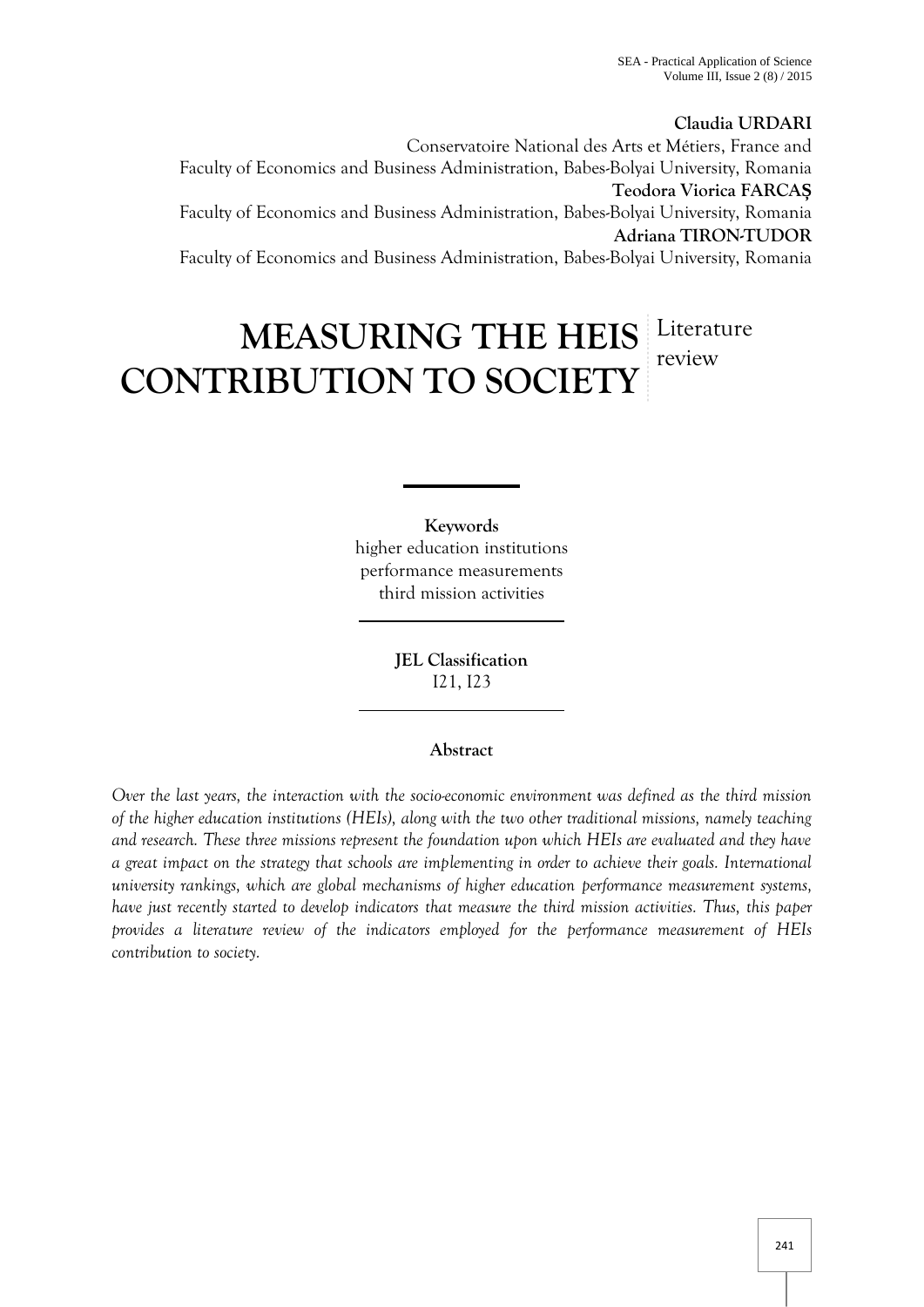The higher education institutions (HEIs) have always been recognizedfor their contribution to knowledge and innovationregardingthe global development. Yet, even if they play a major role in the driving ofcompetitive economies, it was not until recently thatpublic attention was directed towards their connection to practice.

In the beginning, HEIs had the distinct role of forming specialists for different areas of activities. Therefore, they focused on teaching and training as their solely social functions (Abbott, 1988). However, over time,their role has evolved (Youtie and Shapira, 2008) and in the  $19<sup>th</sup>$ century the scientific research activity emerged as a second mission of HEIs (Locke, 1985).

Recently a third mission came to light: the HEIs contribution to the development of the social and economic environment. Although new in name, this mission is not a revolutionary idea. As Laredo (2007) argues, the aim of academic institutions is to prepare students for their future employment, which represents a permanent contribution tothe social environment.

# **HEIs and their environment**

In our modern society, actors, institutions and their actions cannot be regarded and evaluated without analysing their connection to the social, economic and political environment. Thus, the 'third mission' or 'third stream' of HEIs (Laredo, 2007) was designed to includeall activities that generate, use, apply and/or exploit knowledge outside the academic environment (Molas-Gallart et al, 2007). As a result, the HEIscontribution to society represents a complex phenomenon that has at least three dimensions: free transfer of knowledge, innovation and entrepreneurship (Montesinos et al, 2008). In the second part of the  $20<sup>th</sup>$ century, the third stream was pushedforward (Laredo, 2007). At that time, governments had realized that collaborations between companies and HEIs would allow the former to acquire the latest research results, as well as built a better infrastructure and have access to superior human resource.

Furthermore, HEIsalso benefited from such collaborations. Looking to obtain additional revenues and other non-financial advantages, these organizations noticed that some of the third mission activities, namely business oriented research and counselling, helped them to attract money on the margin.

# **Defining the third mission activities**

The current literature mentions the existence of a 'triple helix' or the'entrepreneurial universities' (Etzkowitz and Leydesdorff, 1997 *cited in*Molas- Gallart et al., 2002), these expressions beingused to explain the HEIs commitment to the social and economic development. The 'triple helix' is

defined as the interaction between industry, governments and academic institutions with the scope of creating 'entrepreneurial universities' able to patent and commercialize innovations. After all, have the social responsibility of "[meeting]the needs of regional and national economy, developing high-level skills for work, [playing] a more active role in job creation and the processes of welfare and prosperity of its context" (Arraut Camargo, 2010).

#### **Performance indicators of the third mission**

Dueto the many ways in which HEIs and the economic environment can connect, it is not easy to establish the indicators that can be used for measuringthe third mission activities. A lot of effort is needed in order to continuously expand the number of useful indicators and their quality. The literature draws attention to the fact that there is a deficit in understanding what the interaction with the socio-economic environment means, fact that makes themeasurementsextremely difficult to define (BerbegalMirabent, J. & Sole Parellada, F., 2012).

Up until this point, several research papers have discussed the availability of indicators based on comparable data. Yet, there are important parts of third mission activities that cover informal and indirect knowledge transfer, activities for which indicators are more difficult to be establish. This is why combined approaches are used to capture the dependency of third mission activities with the context and the dynamics of the business sectors that they serve (Slipersaeter, 2008).

The indicators employed for the innovation dimension refer to the services, products or processes that are transferred to the society (Montesinos, P. et al., 2008). Thus, indicators can take the form of number of invention disclosures (Ken, Y. et al., 2009), number of patents or other forms of intellectual property (Zhu, D. et al. 2010) that are generating incomes for HEIs and are closely related to the quality of HEI services (Cohn, E. et al. 1989).

The studies revised for the purpose of this paper include a larger number of indicators that cover a large range of interactions between HEIs and the social and economic environment in which these activate (Sánchez-Barrioluengo, 2013; Zawdie, 2010; Laredo, 2007). One of the studies that extensively analyse this subject was realized in 2002 by a team of professors from the University of Sussex. Molas-Gallart et al. (2002)work aimed to establish a system of indicators for the third mission activities. As the authors stated, their research "provides an analytical framework and a comprehensive set of indicators that may assist in the tracking and management of university Third Stream activities" (Molas-Gallart et al, 2002).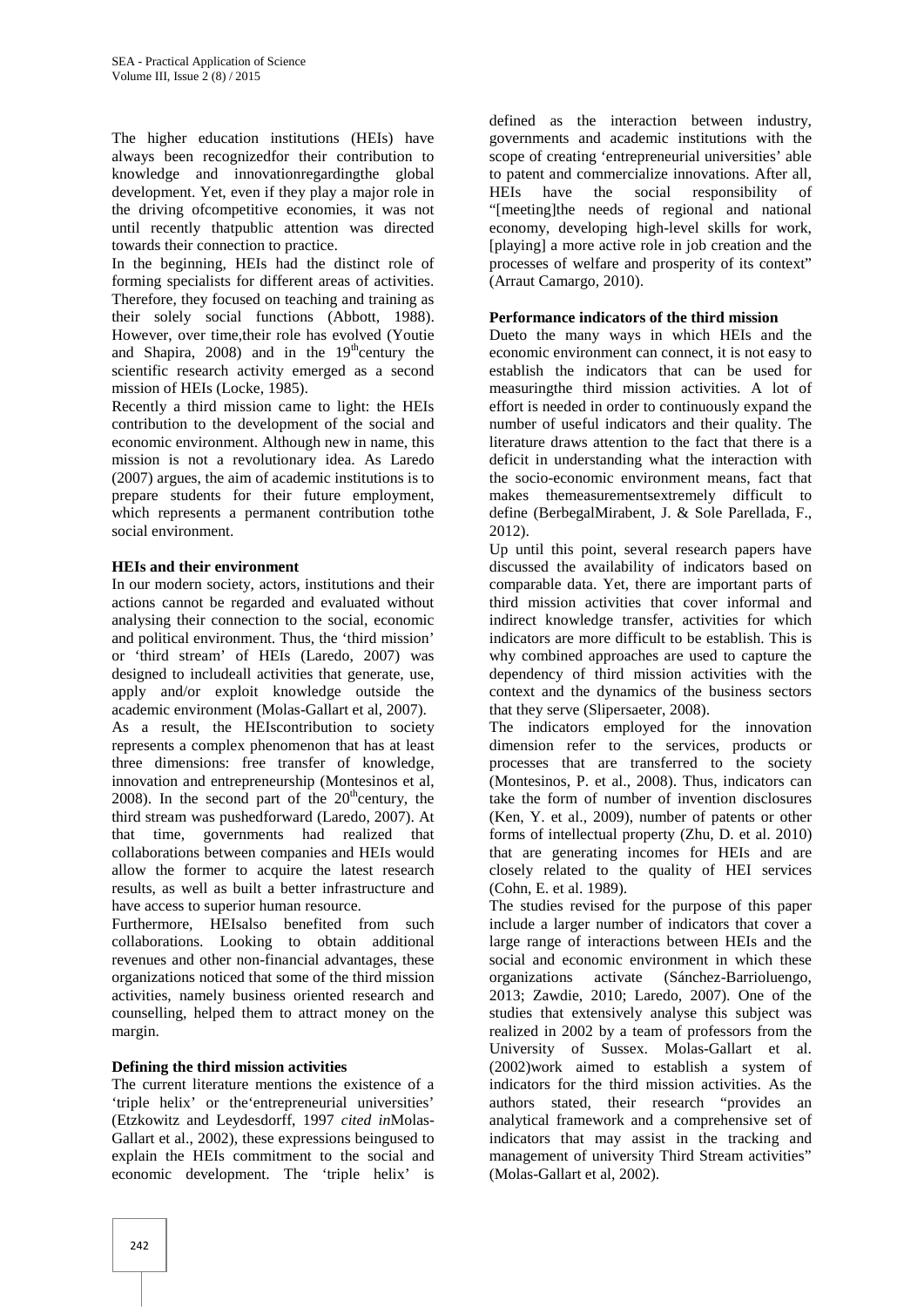Therefore by looking at UK, US and Canadian studies, as well as OECD's and European Commission's studies, the authors developed their own set of indicators. The authorsgrouped the third mission activities intogroups and sub-groups of activities by distinguishing two main assets of HEIs: capabilities and activities. The activities include research, teaching and communication with the social and economic environment, while capabilities refer to the knowledge capabilities and the facilities that can be exploit and use for developing the HEIs activities. By distinguishing between these two types of assets,the authorsdiscovered a wide range of third stream activities that can reflect the possible interactions between HEIs and their environment (Figure 1).

Each activity was linked with a setof indicators that are assumed to measure the output of third mission activities. In Table 1, we summarized the research results obtained by Molas-Gallart et al. (2002) by presenting the groups and subgroups of activities along with their indicators. The first category refers to the exploitation and use of knowledge capabilities. The activities included here are the actions took by HEIs to commercialize their technological findings, their implication in developing new enterprises and the expansion of advisory contracts with different companies from the business field.

The second category points out the HEIs ability to exploit and use their facilities. The only activity included in this category refers to the commercialization of the facilities, which means that HEIs rent their location to organizations and companies that whish to hold a meeting in a formal educational environment.

The third category refers to HEIs research results. Yet, although there are a multitude of research activities established in HEIs, this category includes solely the research activities developed for the non-academic partners. The indicators employed for this category might refer to revenues collected from external sources, as well as tthe diversity of research subjects.

The forth category revolves around the teaching activities. In order to be connected to practice, HEIs should make sure their staff members have experienced the business life, as well as to assure programs dedicated to working individuals and develop placement programs for current and future students. Thus, the indicators selected for this category relate to the number of staff members that are also employees of the business environment, number of industry scientist that are participating in disseminating knowledge in the academic environment, number of students placements and number of training classes performed for working individuals.

The fifth and last category refers to the HEIs ability to communicate with the social and economic environment. The two activities included here concern on one hand the HEIs capacity to create a powerful social network and on the other hand the efforts they put into disseminating knowledge through non-academic publications and media appearances.

In addition to the above findings, Slipersaeter (2008) has prepared a comprehensive presentation on third mission indicators. The measurementshe selected were grouped in three categories that, according to him,prove the existence of a interaction between the HEIs and the socio economic environment. These indicators revolve around therevenues obtained by HEIs from third mission activities, such as advisory contracts, patent ownership, development of training courses and so on (Table 2). Yet, the indicatorspresented by Slipersaeter are not comparable between HEIs, as these types of organizations do not make their financial statements available to the large public.

The two studies presented above incorporate the largest number of possible indicators that could be employed for the measurement of third mission activities. All the other papers reviewed for the purpose of our study mention indicators that are already included in table 1 or table 2.

# **Conclusions**

The existent literature emphasizes HEIs need to show the usefulness of their research results (O'Shea et al., 2005). This fact has lead many institutions, such as national and international bodies, to become more and more interested in third mission activities and to include this topic on their current agendas.

Yet, the current research has a long way to go. Although the discussions on third mission activities are not recent, this study shows that the indicators selected for third mission activities measurement are still limited in number. This fact represents a real problem as the demand for such indicators is increasing constantly. Even the most recent international university rankings (e.g. U- Multiranking) were built to focus on third mission indicators, as well as on the traditional teaching and research ones.

Thus, it is extremely important that research on third mission activities is further developed. Moreover, the indicator presented here should be refined so that they can better reflect the HEI contribution to society.

# **Aknowledgements**

This work was cofinanced from the European Social Fund through Sectoral Operational Programme Human Resources Development 2007- 2013, project number POSDRU/159/1.5/S/142115 "Performance and excellence in doctoral and postdoctoral research in Romanian economics science domain"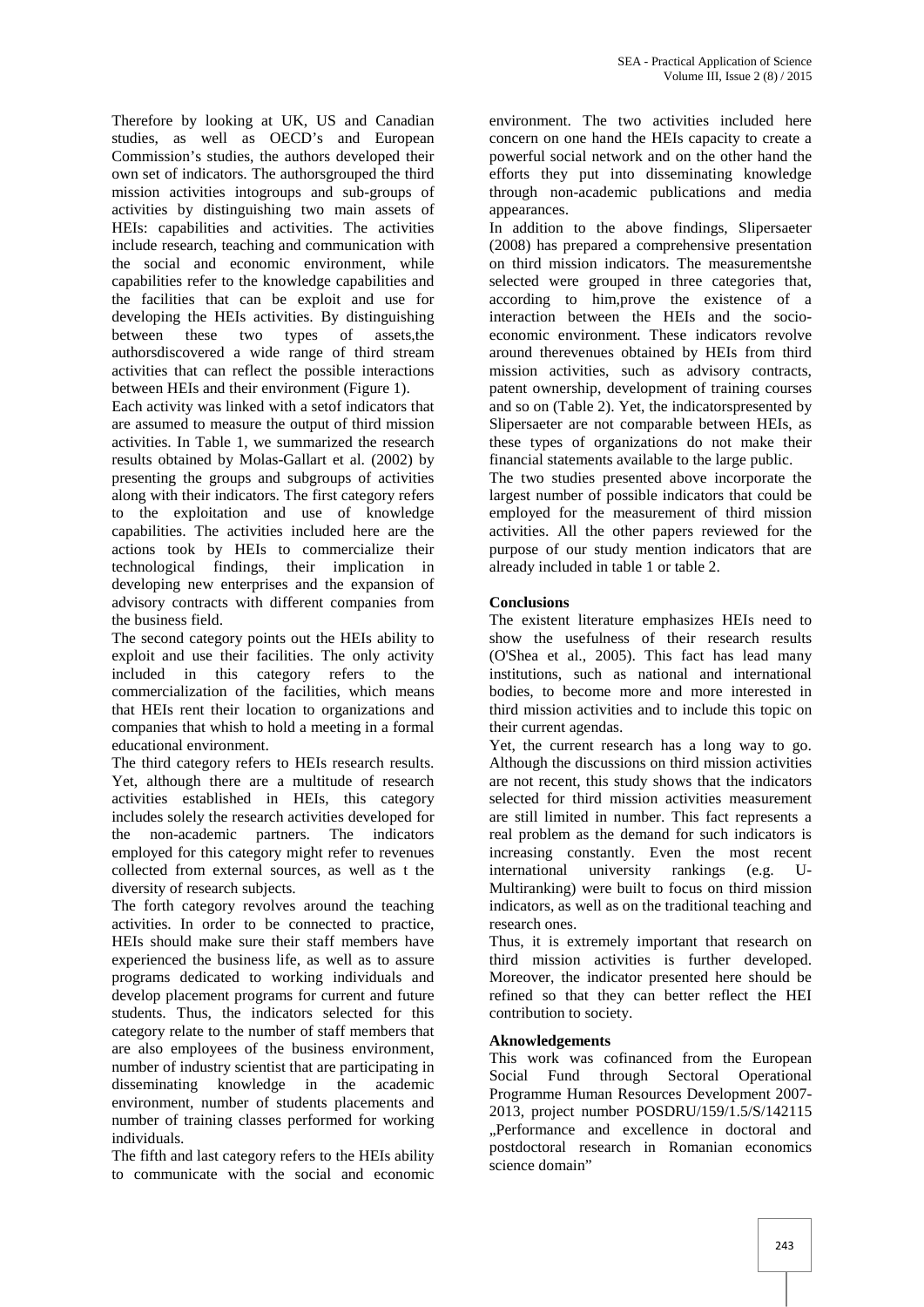# **References**

- 1. Abbott, A., (1988) *The system of professions: An essay on the division of expert labour,*Chicago: University of Chicago Press.
- 2. Arraut-Camargo, L.C. (2010) The role of the university and its relationship university-industry-state and impact on regional innovation projects: case study Universidad Tecnológica de Bolívar (Colombia). Paper presented at Triple Helix Conference, Madrid, Spain.
- 3. BerbegalMirabent, J., and SoléParellada, F. (2012) What are we measuring when evaluating universities' efficiency?,*Regional and Sectoral Economic Studies*, 12(3), 32-46.
- 4. Cohn, E., Sherrie, L., Rhine, L. and Santos, M. (1989). Institutions of higher education as multi-product firms: economies of scale and scope, *The Review of Economics and Statistics,* 71(2), 284- 290.
- 5. Ken, Y., Huang, T., Wu, C.H. and Shiu, S.H. (2009), Super-efficiency DEA model for evaluating technology transfer performance of US university, Portland International Conference on Management of Engineering & Technology (PICMET), Portland, USA.
- 6. Locke, R.R., (1985), Business education in Germany: past systems and current practice", *The Business History Review*, 59 (2), 232-253.
- 7. Laredo, P. (2007), Revisiting the third mission of universities: toward a renewed categorization of university activities?, *Higher Education Policy*, 20(4), 441-456.
- 8. Molas-Gallart, J. and Castro-Martínez E. (2007).Ambiguity and conflict in the development of "Third Mission" indicators, *Research Evaluation*, 16(4), 321-330.
- 9. Molas-Gallart, J. , Salter, A., Patel, P., Scott, A. and Duran, X. (2002) *Final Report to the Russell Group of Universities – Measuring third stream activities*, available online at
- 10. http://www.academia.edu/532097/Measuri ng third stream activities [accessed on 5.05.2015]
- 11. Montesinos, P., Carot, J. M., Martinez, J. M., & Mora, F. (2008) Third mission ranking for world class universities: beyond teaching and research, *Higher Education in Europe*, 33(2-3), 259-271.
- 12. O'Shea, R., Allen, T., Chevalier, A. and<br>Roche. F. (2005) Entrepreneurial F. (2005) Entrepreneurial orientation, technology transfer and spinoff performance of U.S. universities, *Research Policy*, vol. 34, 994-1009.
- 13. Sánchez-Barrioluengo, M. (2013) University missions: compatible and complementary? Theory and empirical analysis through indicator, Proceedings of the International Conference on Intellectual Capital, p. 564
- 14. Slipersaeter, S. (2008) Third mission indicators-approches and examples, available online at http://www.ingenio.upv.es/sites/default/fil es/otros\_seminarios/sli\_pres.pdf [accessed on 5.05.2015]
- 15. Youtie, J. and P. Shapira (2008) Building an innovation hub: a case study of the transformation of university roles in regional technological and economic development, *Research Policy*, 37(8), 1188-1204.
- 16. Zhu, D., Zeng, D. and Ren, L. (2010) R&D efficiency evaluation on innovation entities in China: the use of DEA model, International Conference on e-Product- Service and e-Entertainment (ICEEE), Henan, China.
- 17. Zawdie, Girma (2010) Knowledge exchange and the third mission of universities. Introduction: the triple helix and the third mission – Schumpeter revisited. *Industry and Higher Education*, 24 (3), 151-155.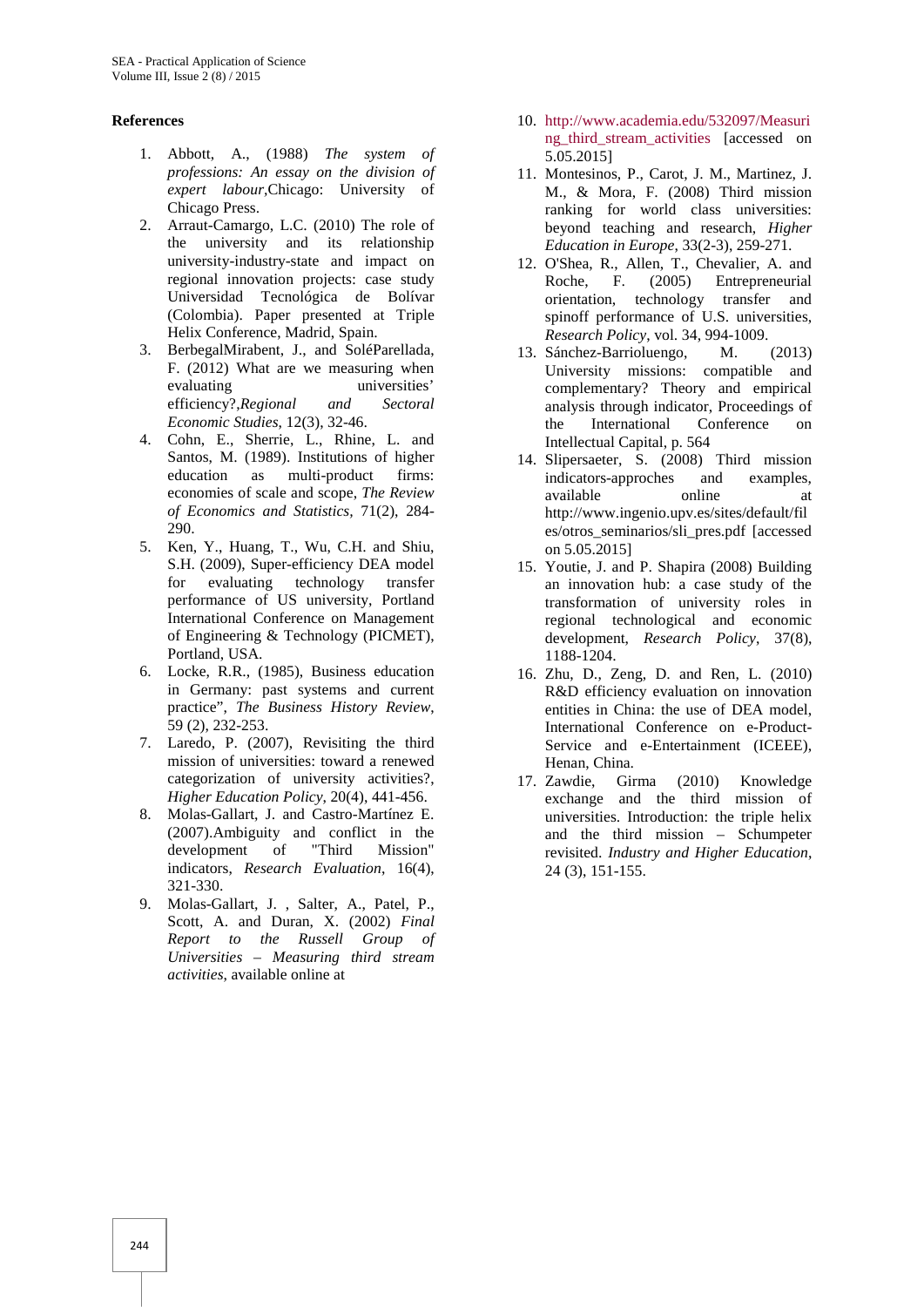

# **Associated Third Stream activities**

*Figure 1.* Third mission related activities *Source: Molas-Gallart, J. et al. (2002)*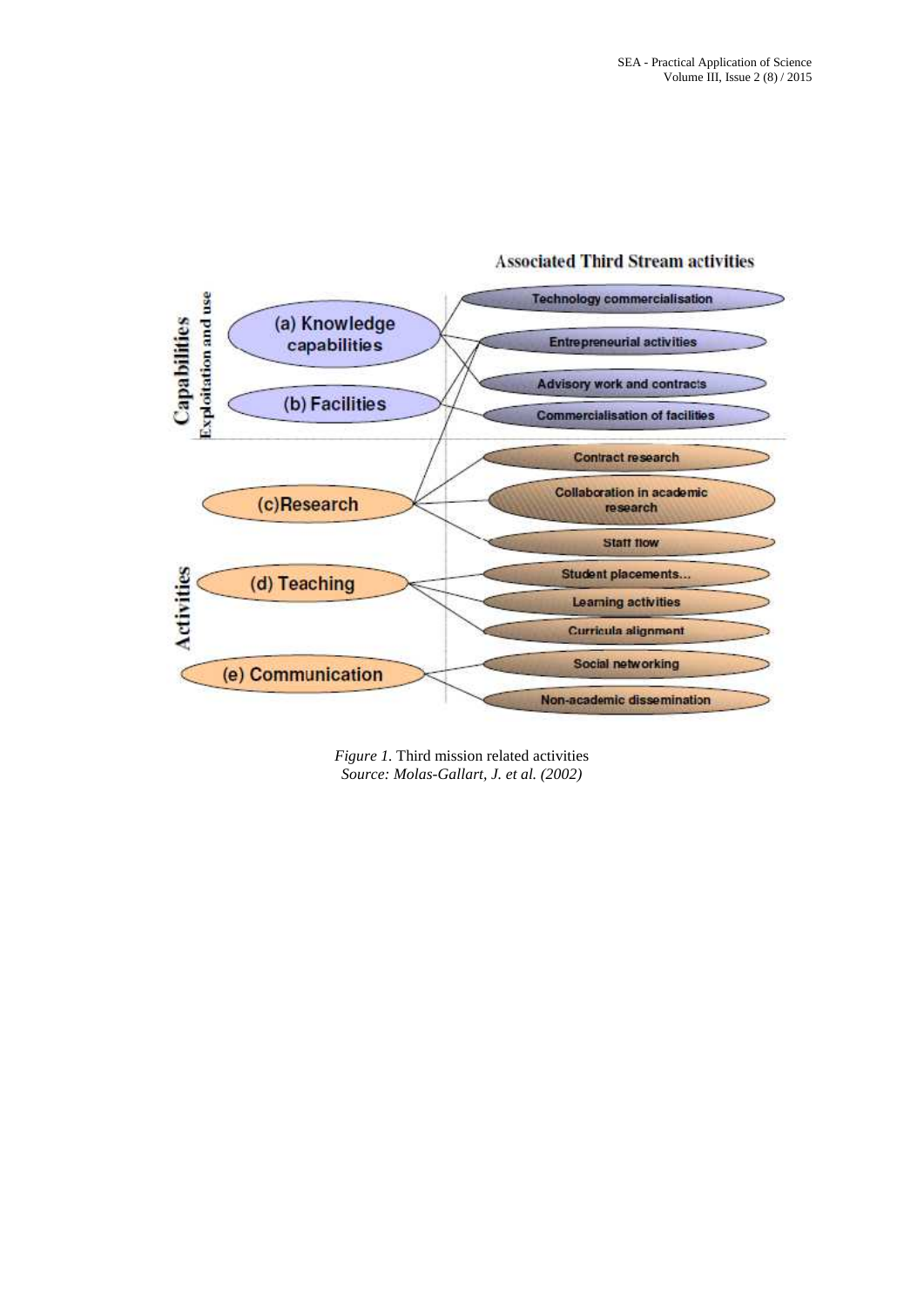Table 1. *Third mission indicator*

|                                                                                                                        | <b>Exploitation and use of knowledge</b><br>capabilities                                                                                    |                                                                                        | <b>Exploitation and use</b><br>of university<br>facilities          | <b>Research activities</b>                               |
|------------------------------------------------------------------------------------------------------------------------|---------------------------------------------------------------------------------------------------------------------------------------------|----------------------------------------------------------------------------------------|---------------------------------------------------------------------|----------------------------------------------------------|
| <b>Technology</b><br>commercialisation                                                                                 | <b>Entrepreneurial activities</b>                                                                                                           | <b>Advisory work and</b><br>contracts                                                  | Commercialisation<br>of facilities                                  | <b>Contract research</b><br>with non-academic<br>clients |
| Number of apply and<br>patents                                                                                         | Number of spin-offs                                                                                                                         | Number of<br>consultancy/advisory<br>contracts                                         | Revenues from<br>facilities renting                                 | Contract research<br>revenues                            |
| Number of licensed<br>patents                                                                                          | Number of commercial arms (firms<br>set up by universities to carry out<br>contract research)                                               | Number of business<br>meetings and<br>conferences attended                             | Number of visits<br>from companies                                  | The diversity of<br>research interest                    |
| Number of licensees                                                                                                    | Number of start-ups                                                                                                                         |                                                                                        |                                                                     | Number of external<br>research funders                   |
| Royalty income                                                                                                         | The survival rates, number of<br>employees and amount of income the<br>university receives from spin-offs,<br>commercial arms and start-ups |                                                                                        |                                                                     |                                                          |
| Number of<br>technology types<br>(patented and<br>licensed)                                                            | The university support (business<br>ideas competitions, university<br>development funds and loan<br>facilities) to such companies           |                                                                                        |                                                                     |                                                          |
| Cost and frequency<br>of litigation over<br>infringement of<br>intellectual property<br>rights                         |                                                                                                                                             |                                                                                        |                                                                     |                                                          |
| Funds committed to<br>IP management.                                                                                   |                                                                                                                                             |                                                                                        |                                                                     |                                                          |
|                                                                                                                        | <b>Teaching activities</b>                                                                                                                  |                                                                                        | Communication<br>activities                                         |                                                          |
| <b>Flow of academic</b><br>staff, scientists and<br>technicians                                                        | <b>Student placements and other links</b><br>with potential employees                                                                       | <b>Learning activities</b>                                                             | <b>Social networking</b>                                            | Non-academic<br>publications and<br>media appearances    |
| Number of research<br>staff with temporary<br>employment in<br>industry.                                               | Number of students placements                                                                                                               | Number of trainings,<br>teaching and other<br>activities addressed to<br>non-academics | Number of<br>participations in<br>business and trade<br>conferences | Number of non-<br>academic<br>publications               |
| Number of industrial<br>scientists with<br>temporary<br>employment in<br>academic institutions                         |                                                                                                                                             |                                                                                        |                                                                     | Citations of non-<br>academic<br>publications            |
| Permanent moves in<br>both directions as a<br>result of previous<br>collaboration<br>between academia<br>and industry. |                                                                                                                                             |                                                                                        |                                                                     | Participation in radio<br>and TV programs                |

*Source:* Authors' projection after Russel Report indicators, Molas-Gallart et al. 2002